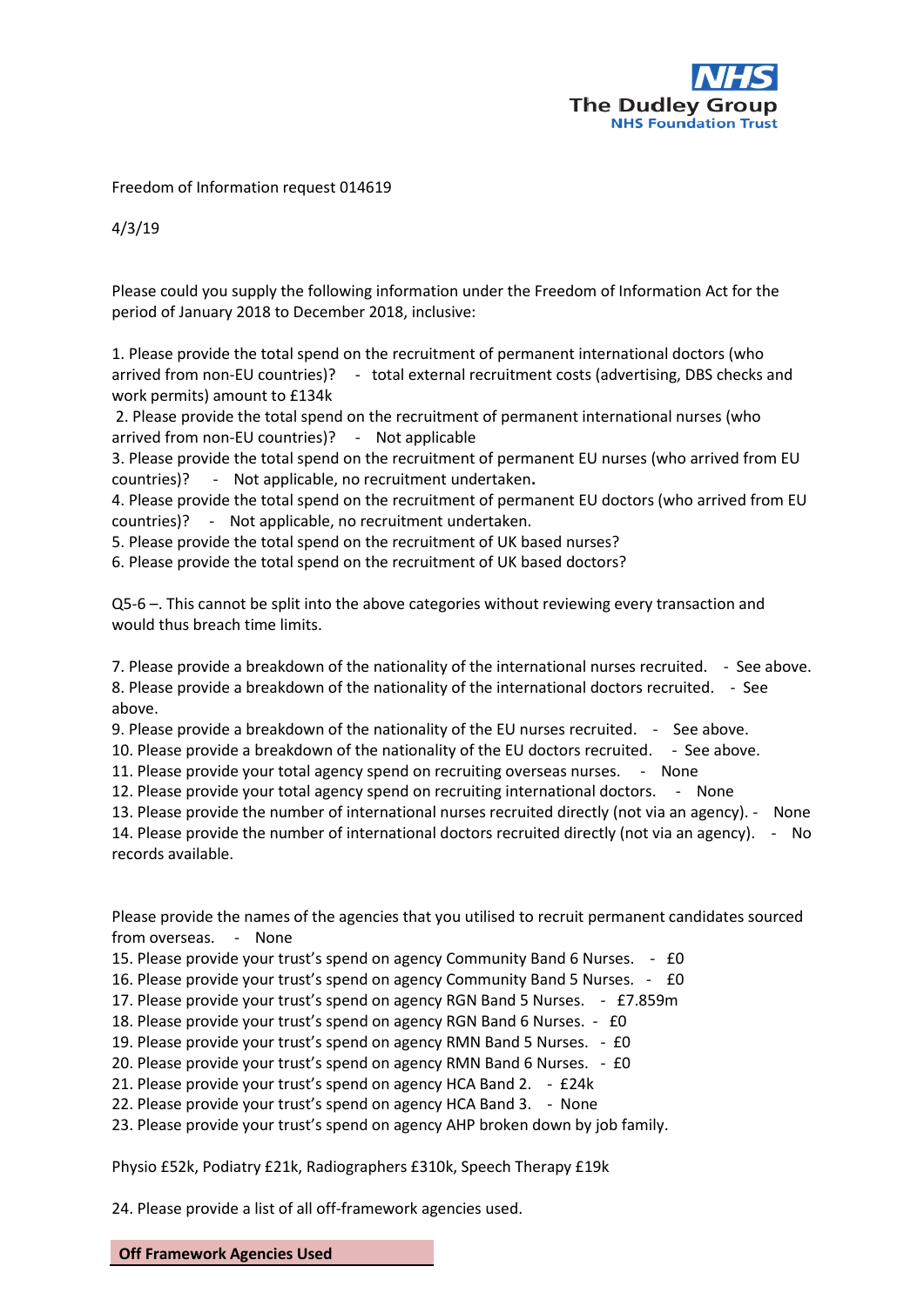THORNBURY NURSING SERVICES MEDLOCUMS RECRUITMENT LTD PATHOLOGY GROUP LIMITED GREENSTAFF MEDICAL LIMITED MEDIRITE24 LIMITED QUALITY LOCUM SERVICES MEDGEN LTD LOCUM REACH CASTLE INCOME PLUS LIMITED RESUSCITATE MEDICAL SERVICES LTD

25. Please provide your trust's spend by each off-framework agency.

|                                    | <b>Expenditure Jan18-</b> |  |
|------------------------------------|---------------------------|--|
| <b>Off Framework Agencies Used</b> | Dec <sub>18</sub>         |  |
| <b>THORNBURY NURSING SERVICES</b>  | £509k                     |  |
| <b>MEDLOCUMS RECRUITMENT LTD</b>   | £396k                     |  |
| PATHOLOGY GROUP LIMITED            | f217k                     |  |
| <b>GREENSTAFF MEDICAL LIMITED</b>  | £152k                     |  |
| <b>MEDIRITE24 LIMITED</b>          | f149k                     |  |
| <b>QUALITY LOCUM SERVICES</b>      | f57k                      |  |
| <b>MEDGEN LTD</b>                  | f48k                      |  |
| <b>LOCUM REACH</b>                 | £10k                      |  |
| CASTLF INCOME PLUS LIMITED         | f8k                       |  |
| RESUSCITATE MEDICAL SERVICES LTD   | f7k                       |  |

26. Please provide a list of all on-framework agencies used.

## **On Framework Agencies Used**

ACCIDENT & EMERGENCY AGENCY LIMITED ACTON BANKS ARCADIA RECRUITMENT LIMITED ASPREY MEDICAL SERVICES ATHONA LIMITED ATHONA LTD CARE AT LIMITED CARE PROVIDERS HEALTHCARE CONCEPT CARE SOLUTIONS LTD COYLE PERSONNEL PLC CROMWELL MEDICAL STAFFING D.R.C. LOCUMS LIMITED DAY WEBSTER LTD (VAT) DAYTIME HEALTHCARE RECRUITMENT LTD DAYWEBSTER DIRECTHEALTHCARE 24 PLC DOCTORS ON CALL DRC LOCUMS LIMITED EMERGENCY DEPARTMENT STAFFING LIMITED EMERGENCY PERSONNEL LTD EMPIRE MEDICAL LOCUMS LTD EVERGOOD SOCIAL CARE LTD FIRST MEDICAL STAFFING SOLUTIONS LIMITED FIRSTCALL HEALTHCARE SERVICES LTD FIRSTPOINT HEALTHCARE FLAME LILY NURSING AGENCY GLOBE LOCUMS LIMITED HALLAM MEDICAL LTD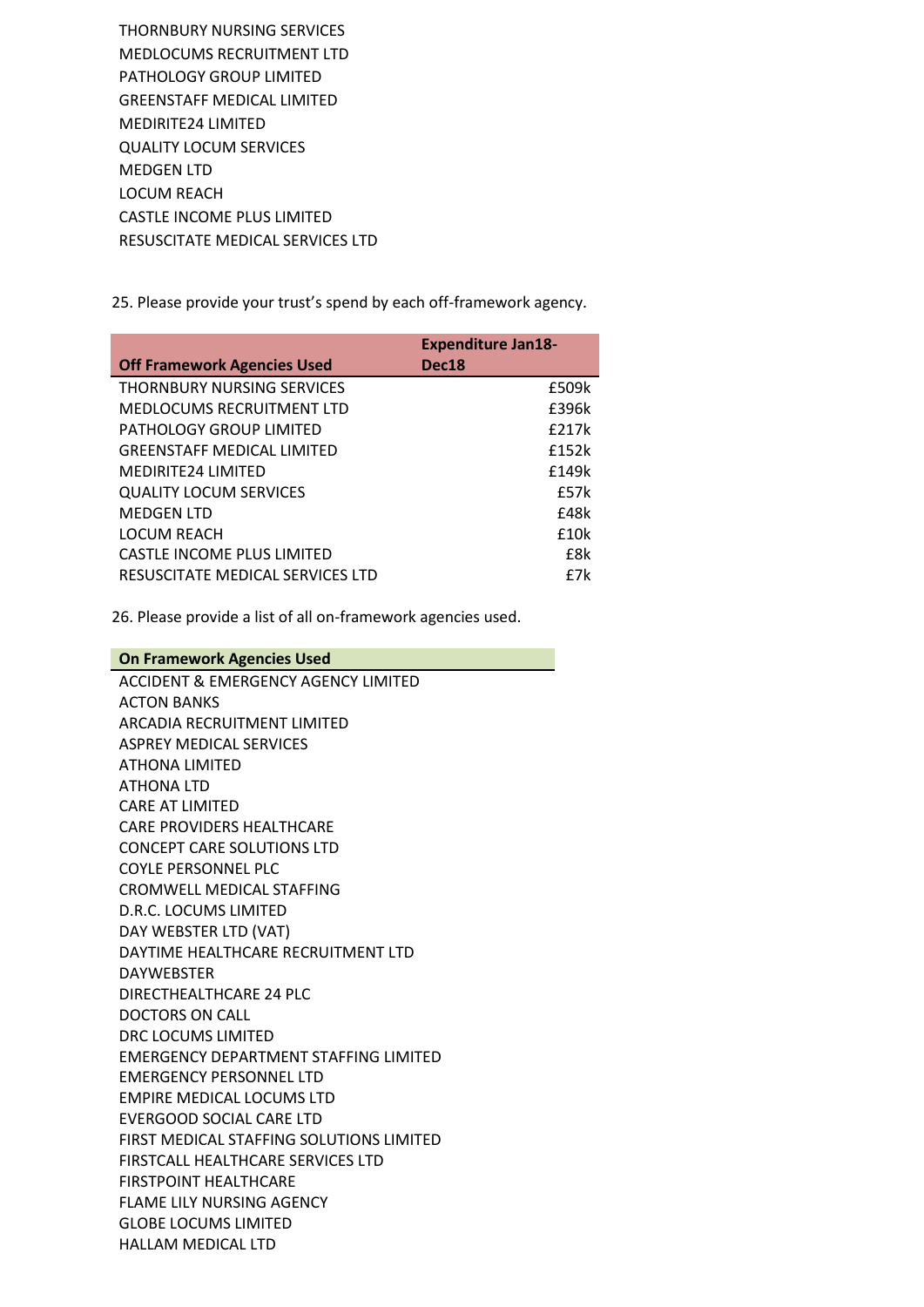HCL DOCTORS LIMITED HCL INTERNATIONAL HCL NURSING LTD HEALTH RECRUIT NETWORK LTD HEALTHCARE PROFESSIONALS HEALTHCARE RECRUITERS LTD HI CASTLE RECRUITMENT HOLT DOCTORS LIMITED ICARE24 LIMITED ID MEDICAL GROUP LIMITED INTERACT CONSULTING INTERACT MEDICAL LIMITED INTERACT NURSING LAK LOCUMS LIMITED LAST MINUTE HEALTHCARE LTD LIQUID PERSONNEL LOCUM PEOPLE LTD LOCUM PLACEMENT GROUP MAXXIMA LTD MAYDAY DIRECT 24 PLC MAYDAY HEALTHCARE PLC MEDACS HEALTHCARE PLC MEDACS PROFESSIONAL RECRUITMENT PLC MEDBANK HEALTHCARE SOLUTIONS LTD MEDECHO LTD MEDICAL LOCUM RECRUITMENT LTD MEDICSPRO LIMITED MEDICSPRO LTD MEDPURE MEDSOL HEALTHCARE SERVICES LTD MEDSON HEALTHCARE MERIDIAN BUSINESS SUPPORT LTD MSI RECRUITMENT LIMITED (VAT) MSI RECRUITMENT LTD MSL HEALTHCARE MYLOCUM LTD NATIONAL LOCUMS NC HEALTHCARE LIMITED NISI ENTERPRISES LIMITED PERTEMPS PERTEMPS MEDICAL LIMITED PIERS MEADOWS RECRUITMENT LTD PLAN B HEALTHCARE PLC PLAN B SOLUTIONS LTD PLATINUM NURSING 24 LTD PRO HEALTH 24 LTD PROMEDICAL PERSONNEL LIMITED QUALITY CARE COVER LTD RIG HEALTHCARE (RIG MEDICAL RECRUIT LTD) RIG LOCUMS LIMITED RM MEDICS RMR RECRUITMENT LTD ROBIN RECRUITMENT LTD SANCTUARY PERSONNEL LTD SENSIBLE LOCUMS LIMITED SIRONA MEDICAL LTD SURGI-CALL LOCUMS LIMITED TEAM 24 LIMITED TEAM SUPPORT MIDLANDS LTD